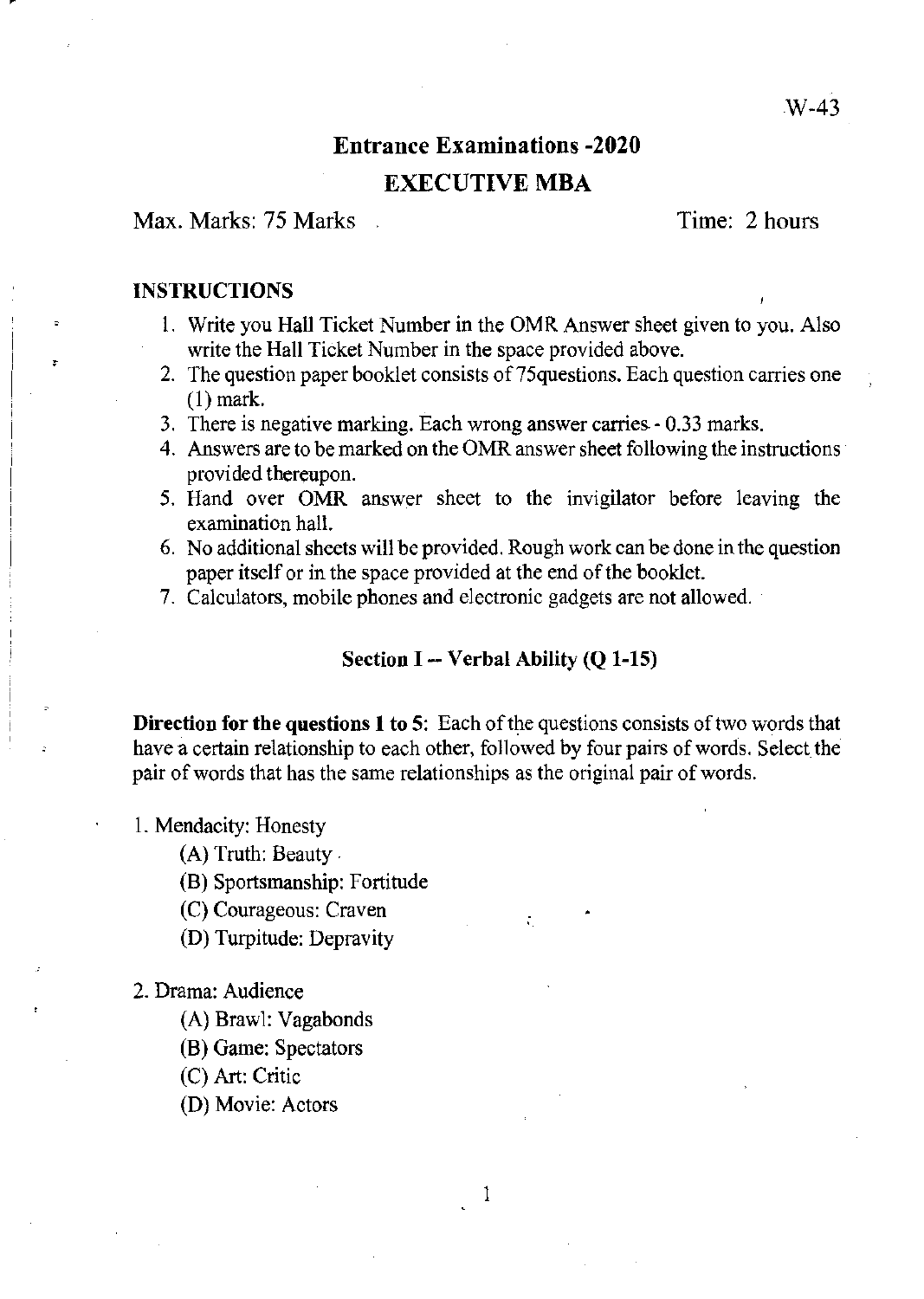#### 3. Milk: Cream

- (A) College: Students
- (B) Sugar: Sweet
- (C) Clay: Pottery
- (D) Fruit: Glucose

#### 4. Medicine: Pills

- (A) Spices: Food
- (B) Knowledge: Books
- (C) Watch: Time
- (D) Radio: Sound

## 5. Presumption: Certainty

- (A) Falsehood: Truth
- (B) Hearsay: Authenticity
- (C) Theorem: Proof
- (D) Hunch: Guess

**Directions for questions 6 to 10:** From the options, choose a word which means almost the **SAME** as given word

•

÷.

#### 6. MOROSE

- (A) Healthy
- (B) Gloomy
- (C) Haggard
- (D) Cheerful

7. FANATICAL

- (A) Violent
- (B) Apathetic
- (C) Calm
- (D) Overenthusiastic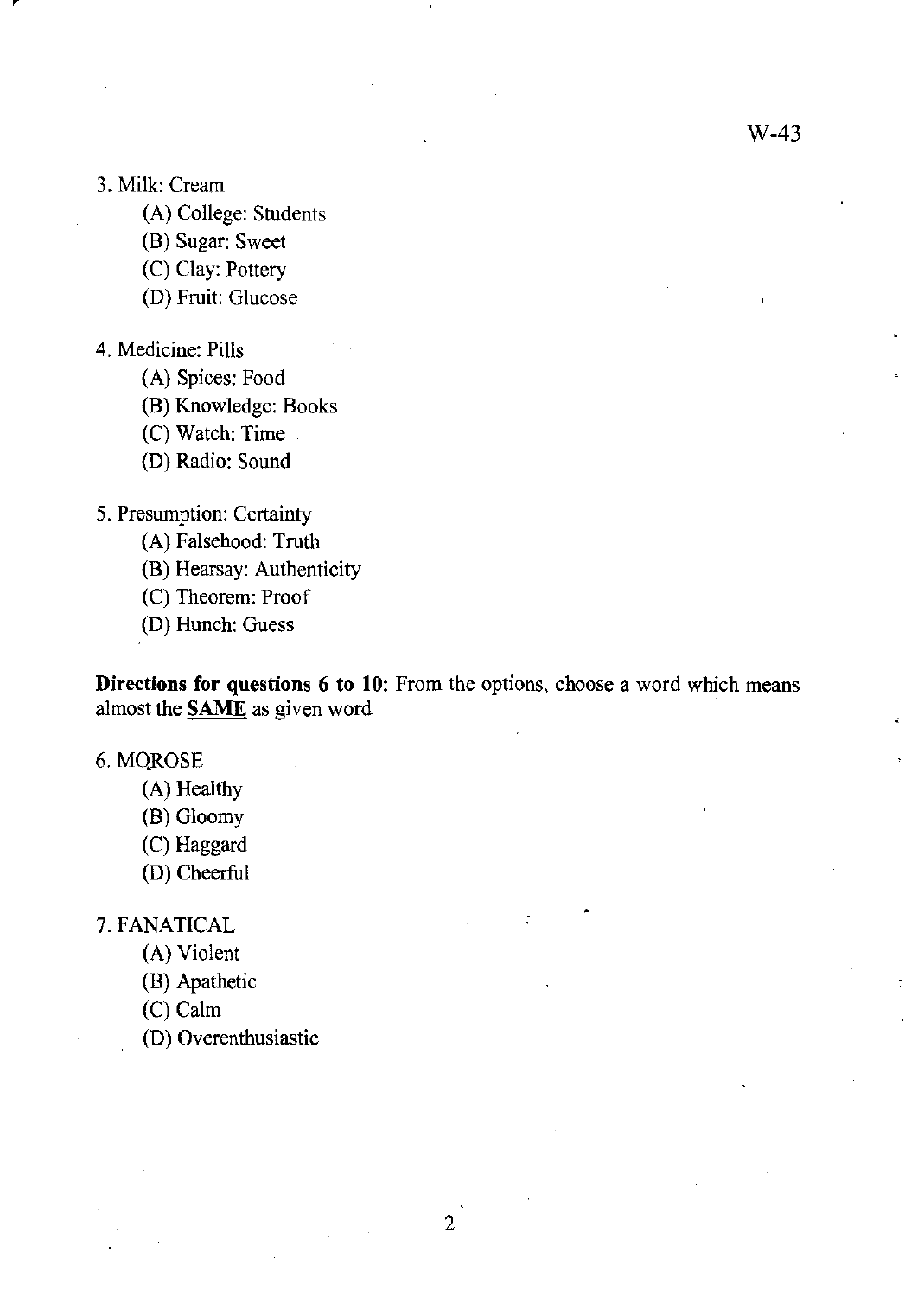- 8. ABSCOND
	- (A) Demonstrate

(B) Derive

(C) Disappear

(D) Destroyed

9. BOHEMIAN

(A) Hostile

(B) sinister

(C) unconventional

(D) unfriendly

10. ALLEVIATED

(A) mitigated

(B) moderated

(C) lightened

(D) removed

**Directions for questions 11 to 15:** From the options, choose a word which means almost the **OPPOSITE** as given word

•

### II. OPPRESSION

- (A) kindness
- (B) eventual

(C) hardship

(D) sharpness

12. NATIVE

(A) alien

(B) innate

(C) Aboriginal

(D) Fragile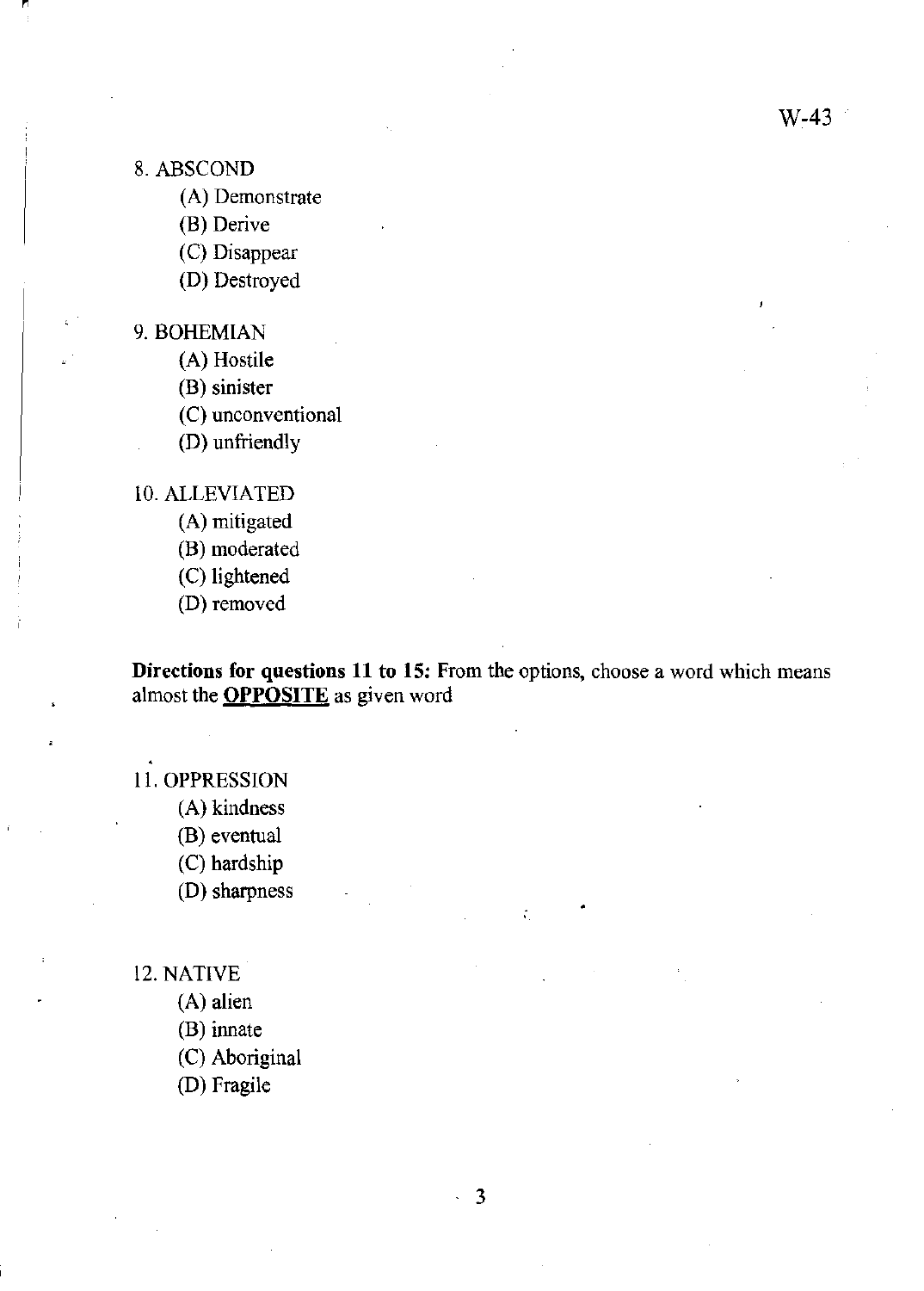#### 13. COMMISSIONED

- (A) Started
- (B) Closed
- (C) Finished
- (D) Terminated

#### 14. FRAUDULENT

- (A) Candid
- (B) Direct
- (C) Forthright
- (D) Genuine

#### 15. DELUDE

- (A) Show
- (B) Clever
- (C) Undeceive
- (D) Enrage

## **Section- II -- Logical Reasoning (Q 16-30)**

**Direction for the questions 16 to 18:** Each question given below consists of five or six statements followed by options consisting of three statements put together in a specific order. Choose the option which indicates a valid argument containing logically related statements that is, where the third statement is a conclusion drawn from the preceding two statements.

 $c^{\rm I}_{\rm eff}$  .

•

16. A: All balls are locks.

B : All keys are locks.

- C : All keys are balls.
- D : Some keys are locks.
- E : Some locks are balls.
- F: No ball is lock.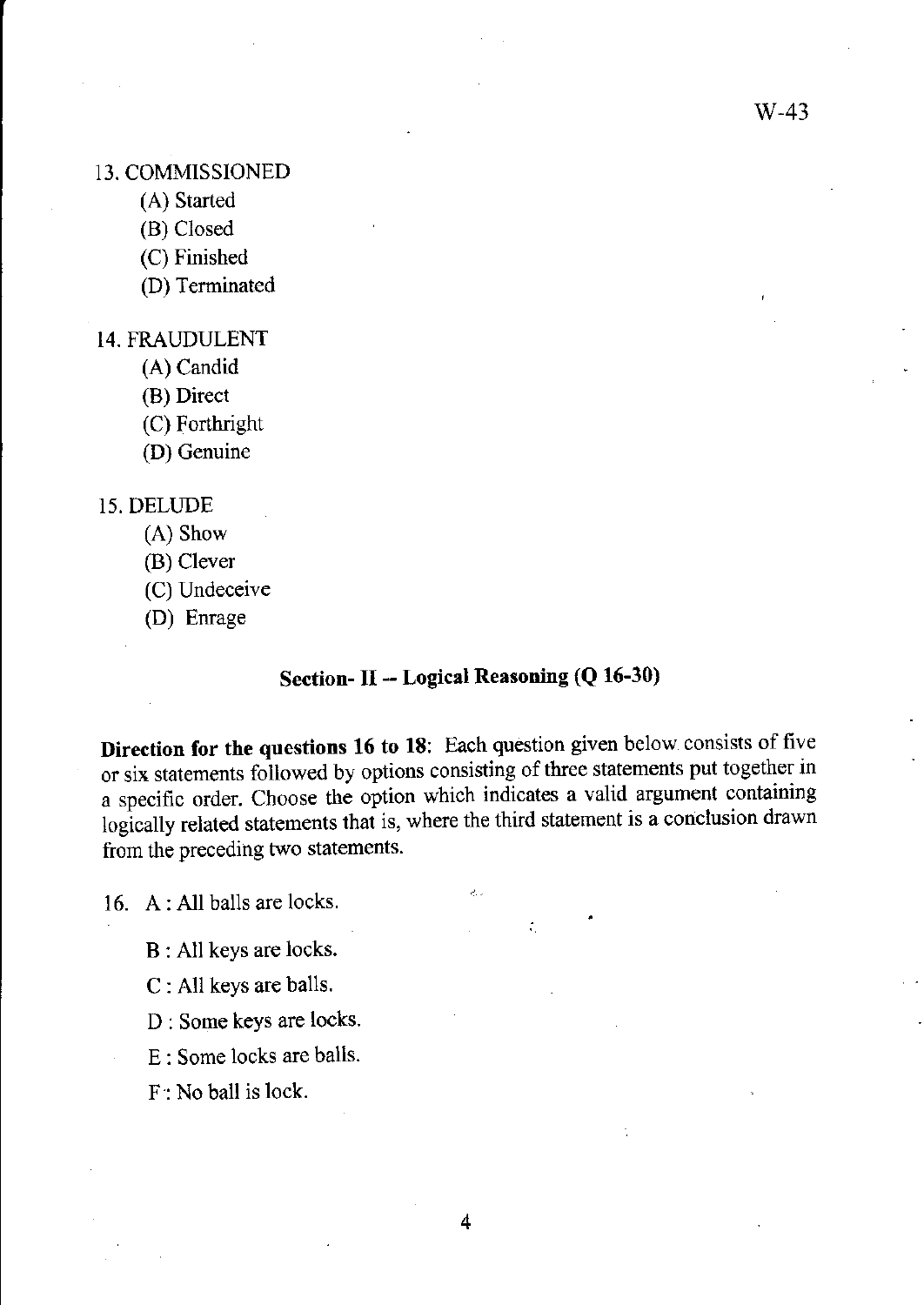(A) ACD

r

- $(B)$  BEF
- $(C)$  CDE
- (D) CEF

17. A : All synopses are poets.

- B : Some synopses are mentors.
- C : Some X are not mentors.
- D : All X are poets.

E : All synopses are mentors.

- F : All synopses are X.
- (A) ACB
- (8) AEC
- (C) FEC
- (D) DFA

18. A : All cushions are pillows.

8 : Some pillows are sheets.

C : Some sheets are cushions.

D : Some pillows are not cushions.

E : All pillows are sheets.

F : No pillows are sheets,

- (A) ABC
- (B) BCD
- (C) EAC
- (D) EDC

•

 $\mathcal{I}_1$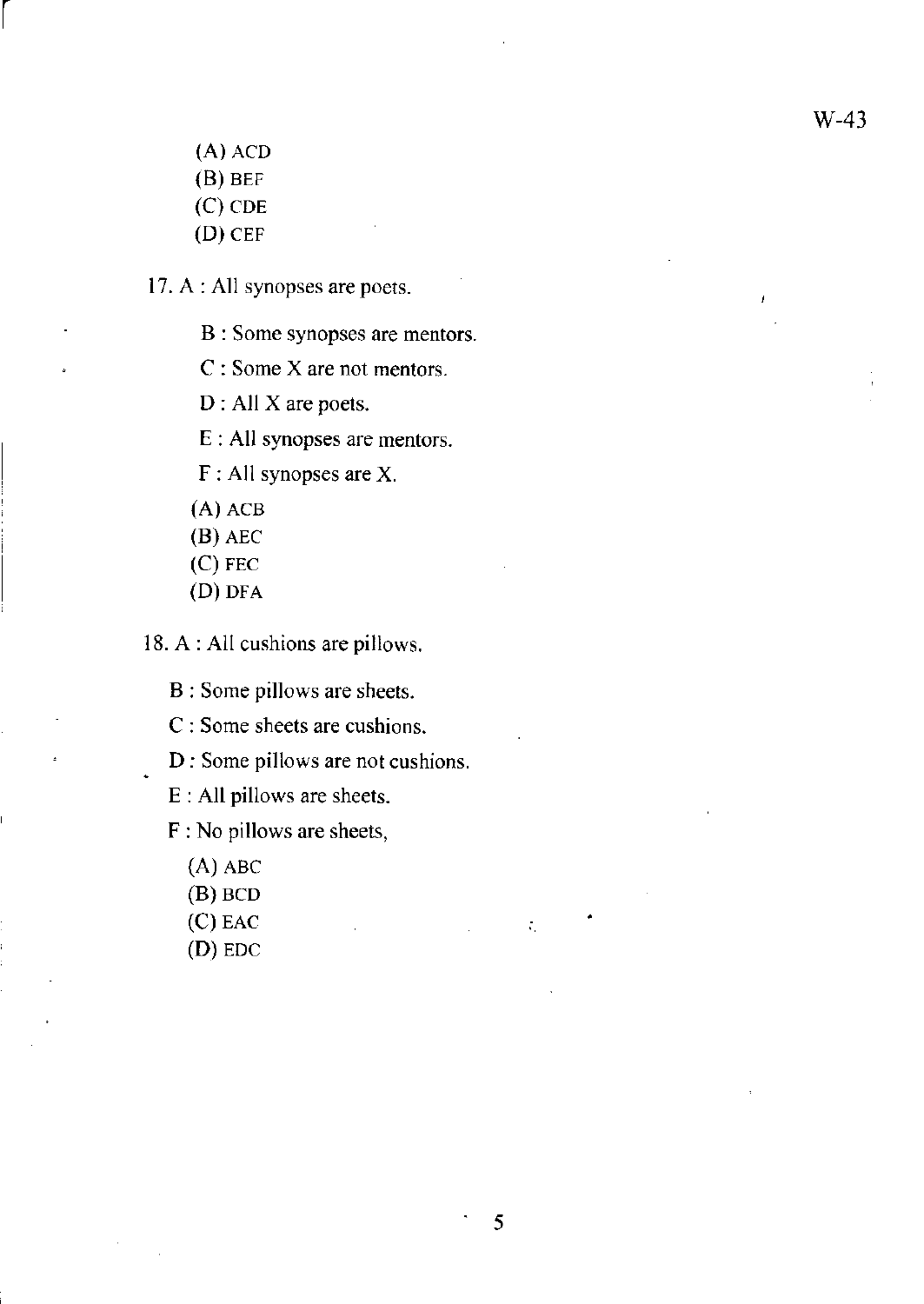W-43

**Direction for the questions 19 to 23:** Each question given below consists of a series with a missing element marked as  $(?)$ . Identify what Should Come in the Place of  $(?)$ 

19. ACE, FGH, ?, PON

- (A) KKK
- (B) JKI
- (C) HIH
- (D) IKL

20. SCO, TEF, UGH, ? , WKL

- (A) CMN
- $(B)$  UJI
- (C) VIJ
- (D) IJT

21. CMM, EOO, GQQ, ?, KUU

- (A) GRR
- (B) GSS
- (C) ISS
- (D) ITT

22 .• FAG, GAF, HAl, IAH, ?

- (A) JAK
- (B) HAL
- (C) HAK
- (D) JAI

23. ELFA, GLHA, ILJA, ?, MLNA

- (A) OLPA (B) KLMA
- (C) LLMA
- (O)KLLA

•

 $\mathcal{L}_\mathrm{c}$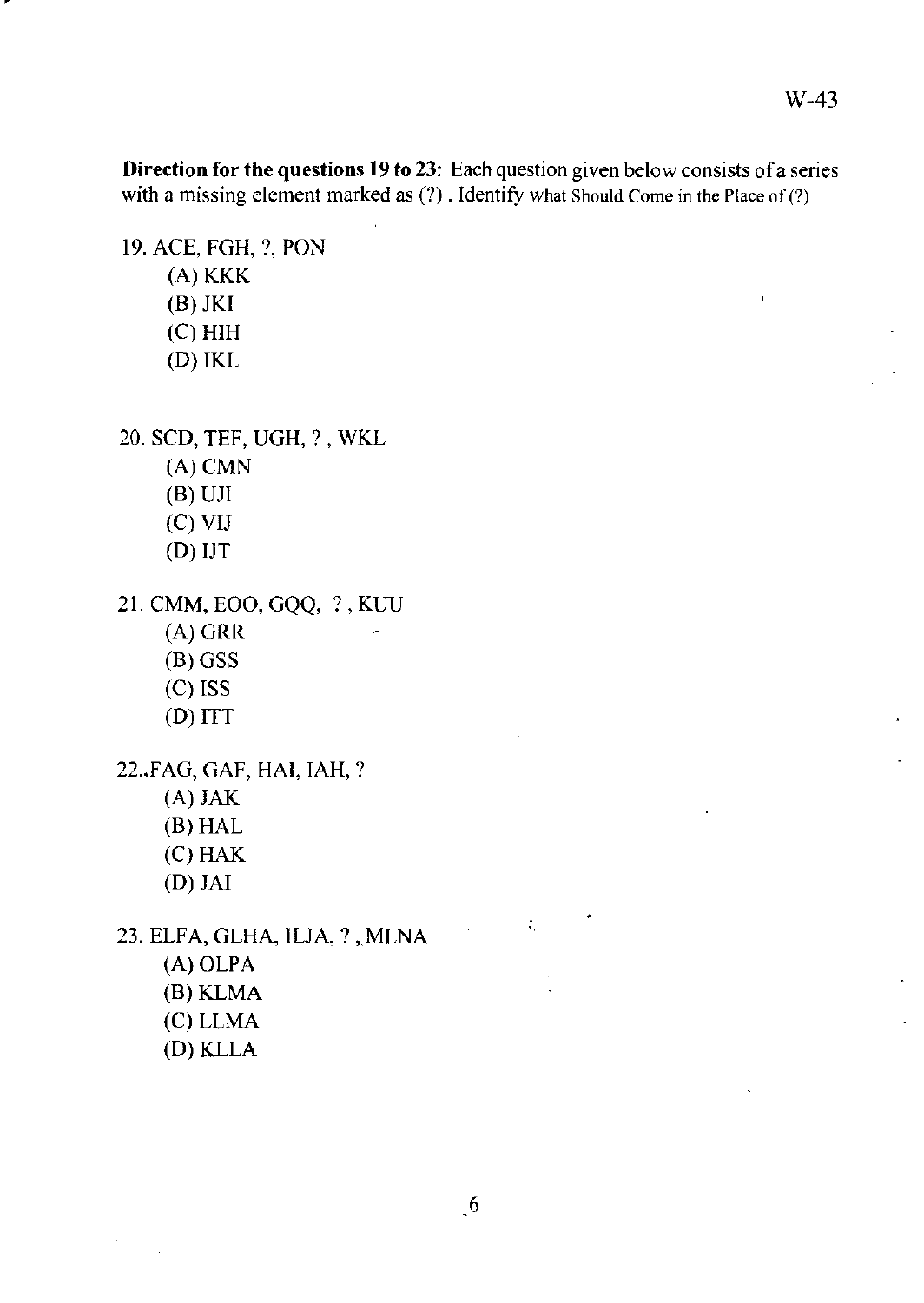$\bar{I}$ 

29. Which word does NOT belong with the others?

(A) Noun

r-

(B) Preposition

(C) Punctuation

**(D)** Adverb

## 30. Which word does NOT belong with the others?

(A) Book

(B) Index

(C) Glossary

**(D)** Chapter

•

 $\zeta$ 

 $\mathcal{L}^{\text{max}}$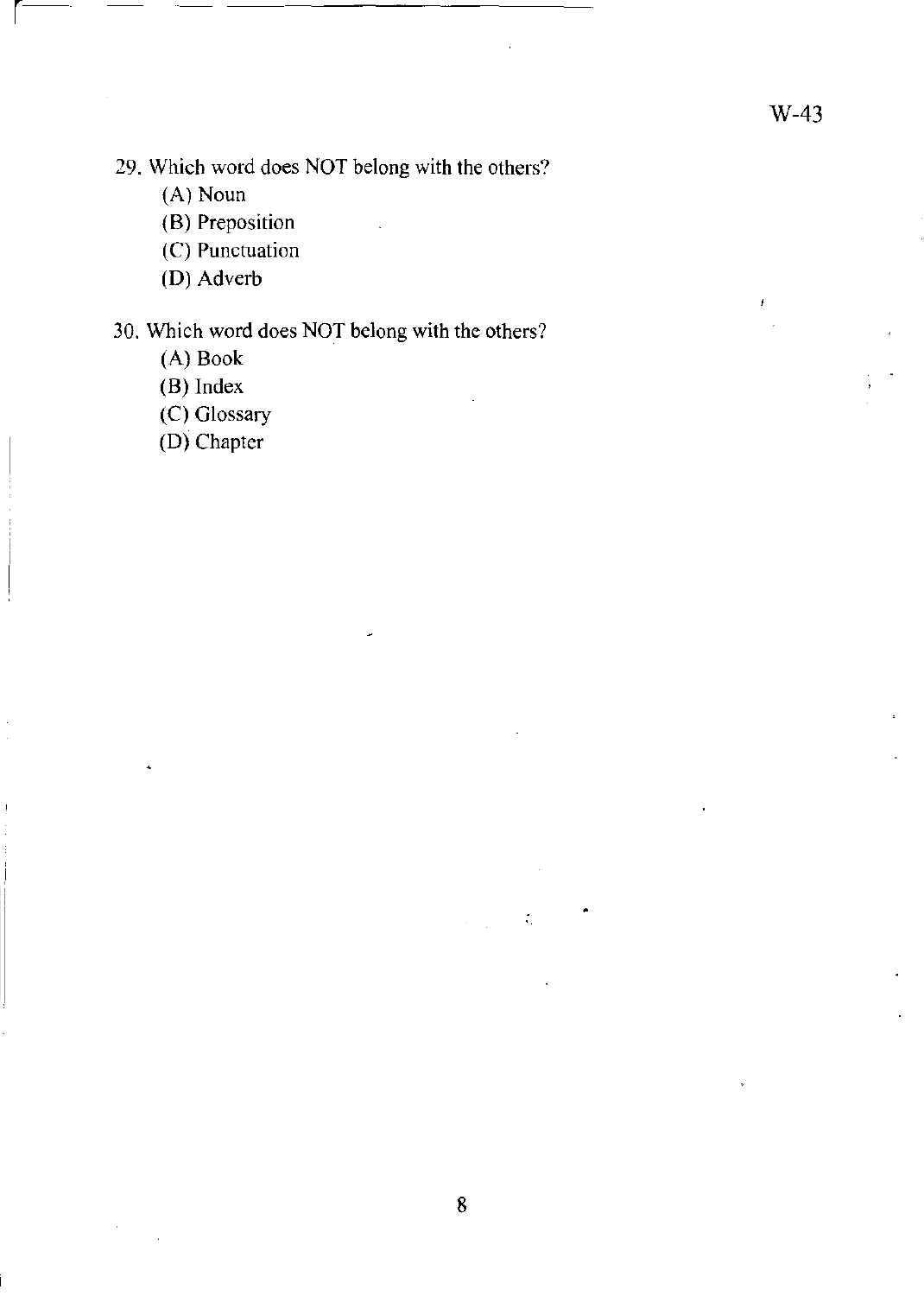#### Section  $III - Data$  sufficiency and data interpretation (Q 31-45)

Direction for the questions 31 to 35: Questions 31 to 25 are based on the charts shown below. Study the following bar charts and answer the questions from 31 to 35.

The following charts show Foreign Trade (Imports and Exports) by countries for the year (20 18 - 2019). Countries (A to J) are shown on the Y axis and the corresponding imports/exports (in millions of dollars) are shown on the X axis

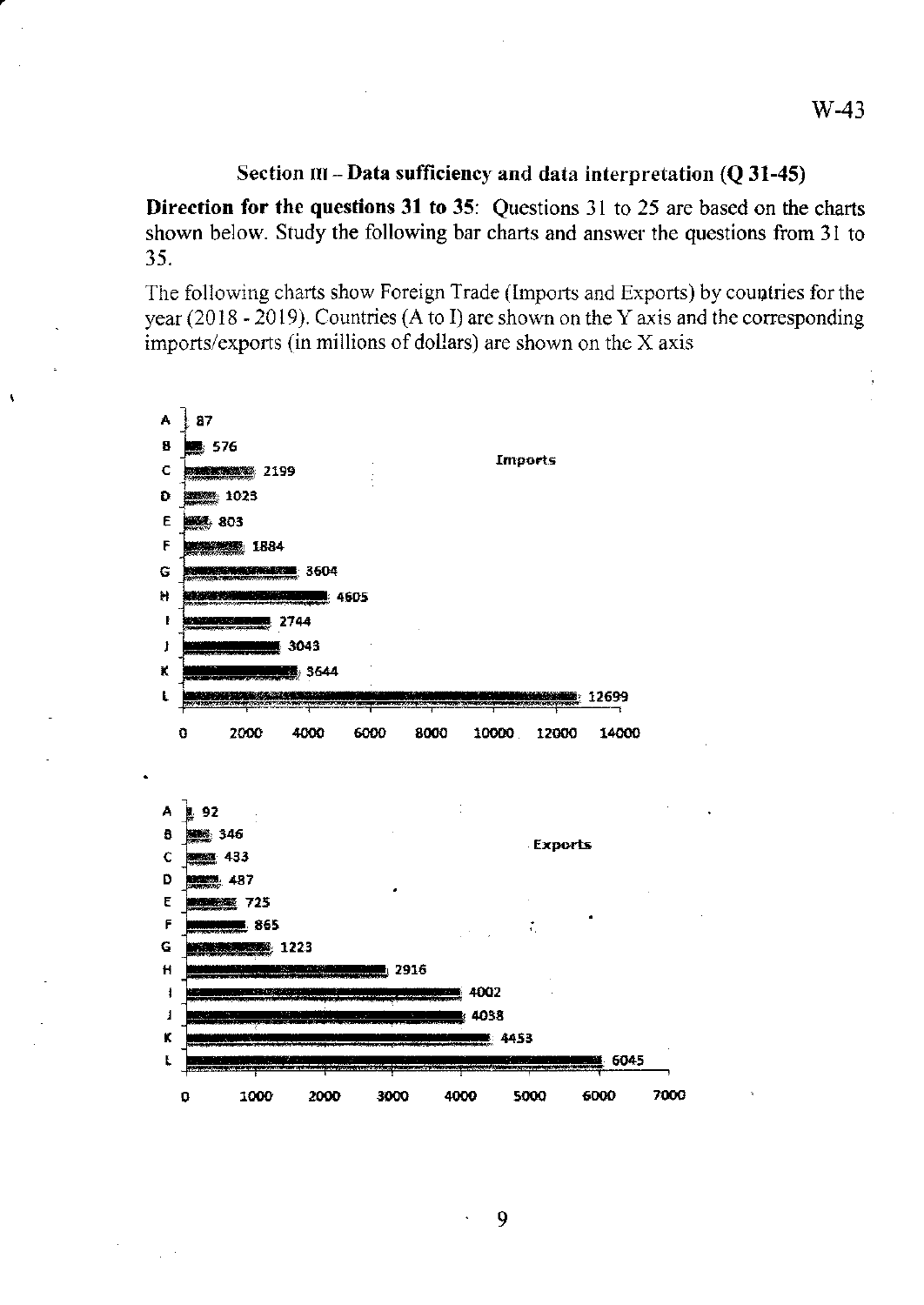31. The ratio of the maximum exports to the minimum imports was closest to?

(A) 64

r

- (S) 74
- (C) 69
- (D) 85

32. How many countries exhibited a trade surplus for the given period?

- (A) 4
- (8) 3
- (C) 2
- (D) 7
- 33. The total trade deficit/surplus (in millions of dollars) for all the countries put together was?
	- (A) 11286 surplus
	- (8) 11286 deficit
	- (C) 10286 deficit
	- (D) 10286 surplus

34. The highest trade deficit was shown by which country?

- (A) Country D
- (8) Country L
- (C) Country A
- (D) Country K

35. The ratio of Exports to Imports was highest for which country?

- (A) Country J
- (8) Country 8
- (C) Country K
- (D) Country I

 $\sim 10^6$ 

 $\mathcal{L}^{\text{max}}(\mathcal{L}^{\text{max}})$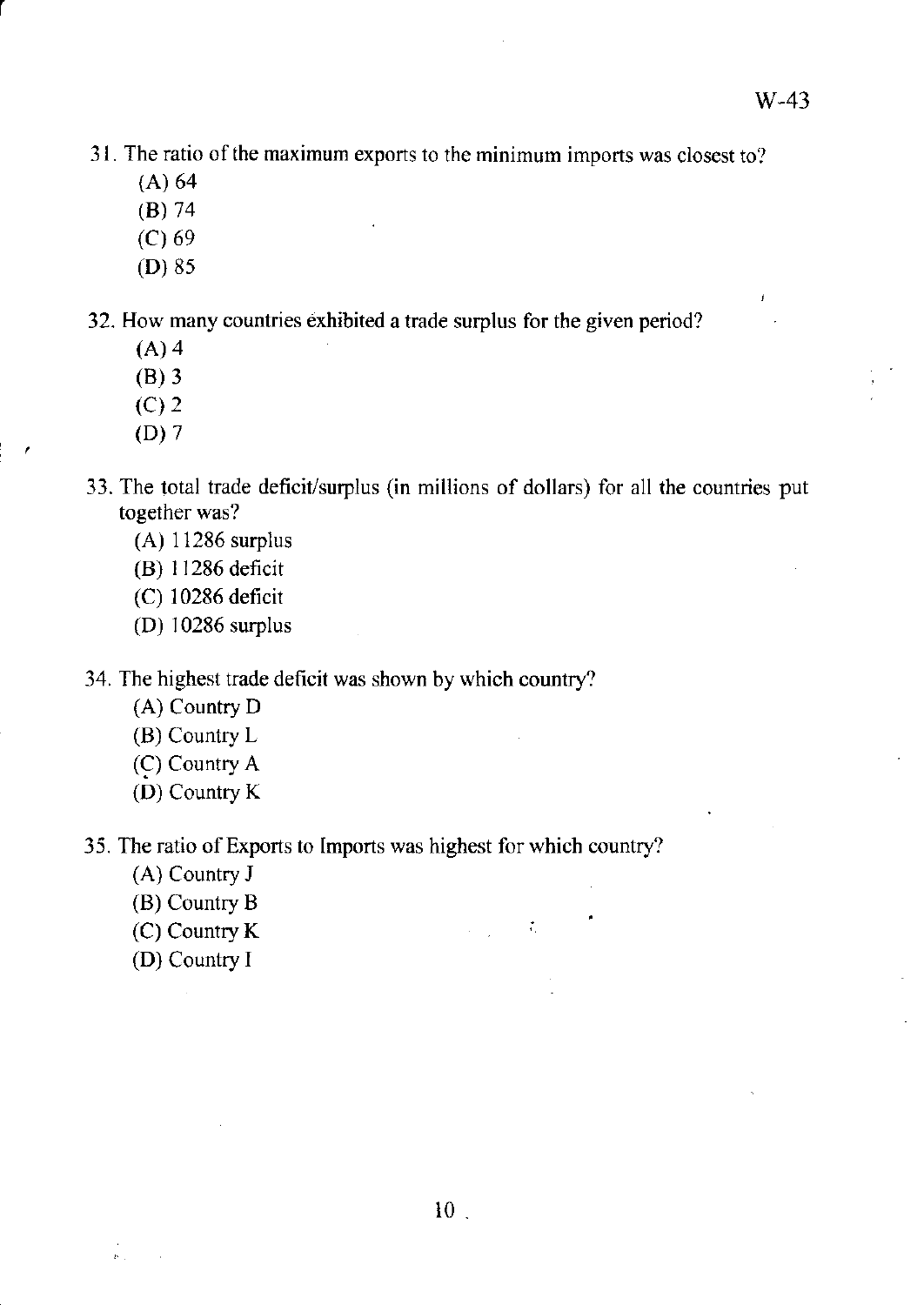Direction for the questions 36 to 40: Each question is followed by two statements I & II. Choose the options with respect to data sufficiency in answering the given question

36. What is Reena's rank in the class?

- I. There are 26 students in the class.
- II. There are 9 students who have scored less then Reena.
- (A) The data in statement I alone are sufficient.
- (B) The data in statement II alone are sufficient.
- (C) The data either in I or II alone are sufficient.
- (D) The data in both the statements together are needed.
- 37. Who is the father of M?

 $\mathbf{r}$ 

- I. A and B are brothers.
- II. B's wife is sister ofM's wife.
- (A) The data in statement II alone are sufficient.
- (B) The data either in I or II alone are sufficient.
- (C) The data even in both the statement together are not sufficient
- (D) The data in both the statements together are needed.

38. What is the monthly salary of Praveen?

I. Praveen gets 15% more than Sumit while Sumit gets 10% less than Lokesh.

II. Lokesh's monthly salary is Rs.2500.

(A) The data in statement I alone are sufficient.

- (B) The data either in I or II alone are sufficient.
- (C) The data even in both the statement together are not sufficient
- (D) The data in both the statements together are needed.

39. On which day of the week did Sohan visit Chennai?

I. Sohan returned to Hyderabad from Chennai on Thursday.

II. Sohan left Hyderabad on Monday for Chennai.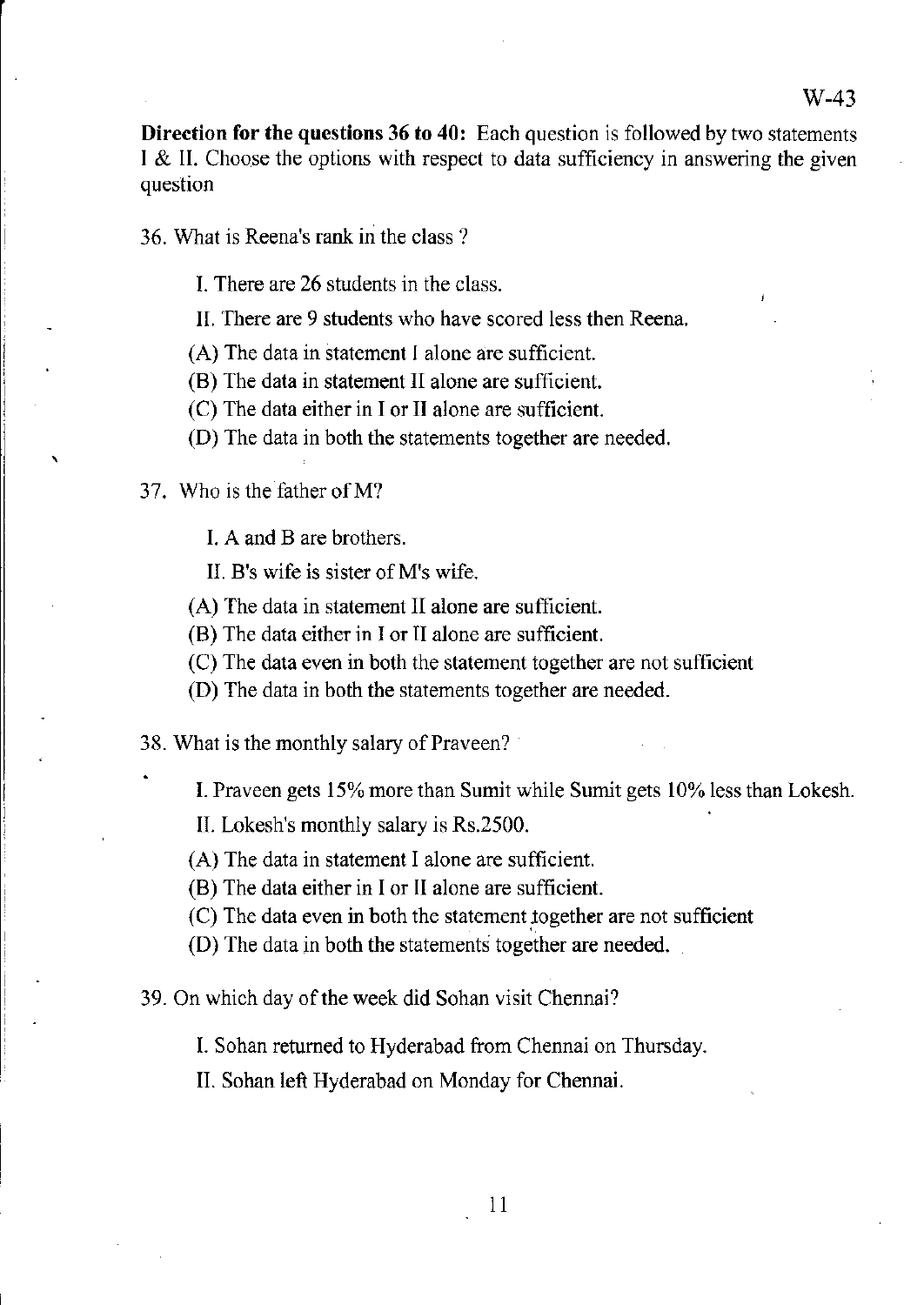- (A) The data in statement I alone are sufficient.
- (B) The data either in I or II alone are sufficient.
- (C) The data even in both the statement together are not sufficient
- (D) The data in both the statements together are needed.
- 40. What is the shortest distance between Devipur and Durgapur?
	- 1. Durgapur is 20 km away from Rampur.
	- II. Devipur is 15 km away from Rampur.
	- (A) The data in statement I alone are sufficient.
	- (B) The data either in I or II alone are sufficient.
	- (C) The data even in both the statement together are not sufficient
	- (D) The data in both the statements together are needed.

**Directions for questions 41 to 45:** Questions 41 to 45 are based on the data given in the table below. The table gives the monthly Production (in million tons) of sugar by six major nnits (A to F) over five month period (April to Aug)

|       | А   | B   | C   | D   | E   | F   |
|-------|-----|-----|-----|-----|-----|-----|
| April | 310 | 180 | 169 | 137 | 140 | 120 |
| May   | 318 | 179 | 177 | 162 | 140 | 122 |
| Jun   | 302 | 160 | 188 | 173 | 135 | 130 |
| Jul   | 326 | 167 | 187 | 180 | 146 | 130 |
| Aug   | 327 | 150 | 185 | 178 | 145 | 128 |

41. In which month the unit B has a contribution of approximately 15% in the total sugar production?

- (A) August
- $(B)$  June

 $\mathbf{r}$ 

- (C) July
- (D) April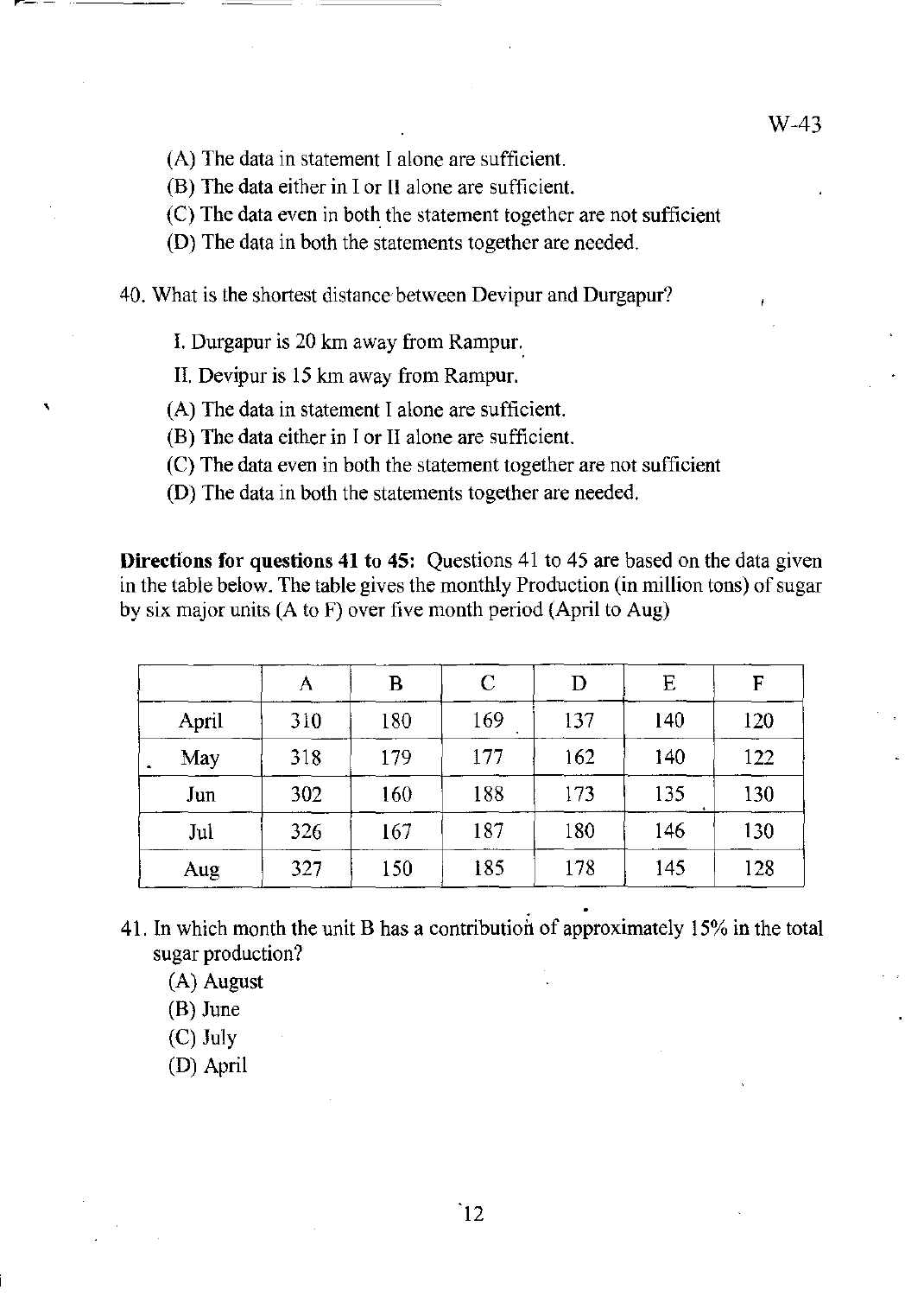- 42. Which of the following units shows continuous increase in production of sugar over months?
	- (A) A

r

- (B) B
- (C) C
- (D) D

43. In the case of Unit E, in which of the following pairs of months the production of sugar was equal?

(A) April & June

(B) June & July

(C) July & August

- (D) April & May
- 44. In the month of June, how many units have a share of more than 25% of the total production of sugar?
	- (A) One
	- (B) Three
	- (C) Two
	- (D) Four
- 45. What was approximate percentage decrease in sugar production of unit B in June as compared to April?

 $\mathcal{I}^{\text{in}}_{\text{in}}$ 

- (A) 8 %
- (B) 10 %
- (C) 15 %
- (0) 18 %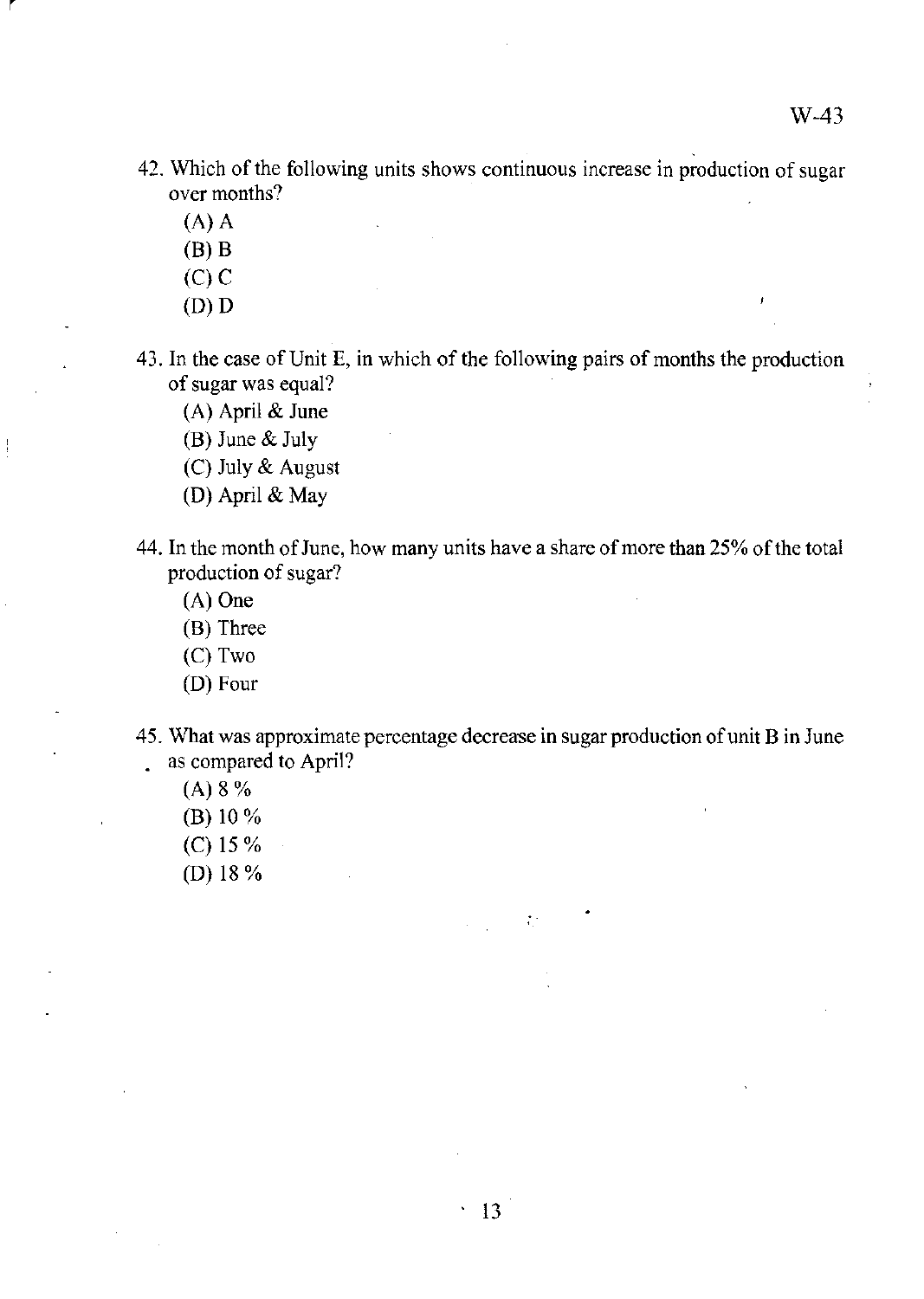#### Section IV - English Proficiency (Q 46-60)

Directions for questions 46 to 50: From among the options choose the phrase that should replace the phrase underlined in the question to make a grammatically correct sentence.

46. The small child does whatever his father was done.

- (A) has done
- (B) did
- (C) does
- (D) had done

#### 47. The man to who I sold my house was a cheat.

- (A) to whom I sell
- (B) to who I sell
- (C) who was sold to
- (D) to whom I sold

#### 48. The performance of our players was rather worst than I had expected.

- (A) bad as I had expected
- (B) worse than I had expected
- (C) worse than expectation
- (D) worst than was expected

#### 49. Why **did you not threw** the bag away?

- (A) did you not throw
- (B) had you not threw
- (C) did you not thrown
- (D) you did not thrown

#### 50. The crops are dying; it must not had rained.

- (A) must had not
- (B) must not be
- (C) must not have
- (D) must not have been

•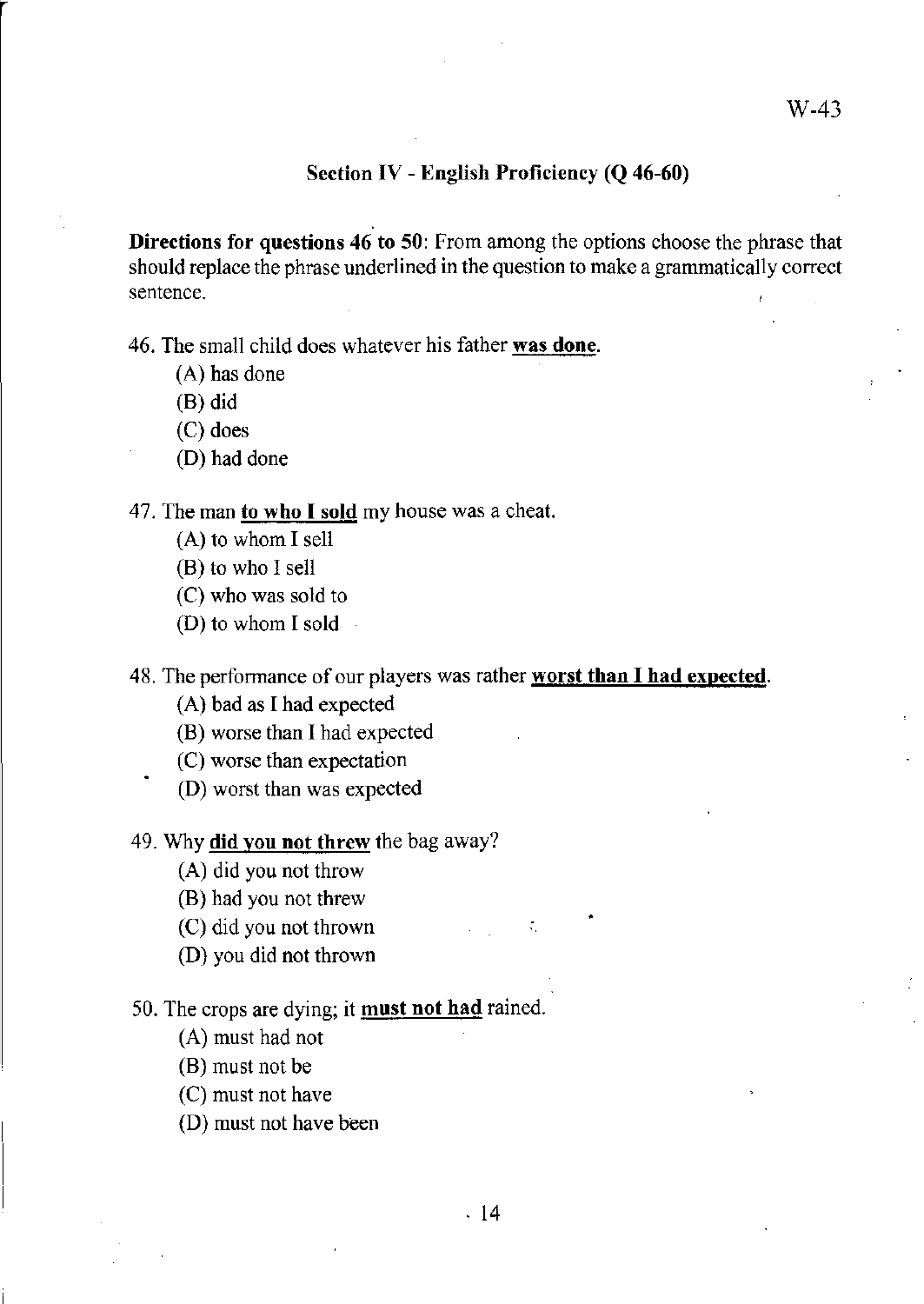**Directions for questions 51 to** 57: Read the following passage carefully and answer the questions given below it.

The yearly festival was close at hand. The store room was packed with silk fabrics. Gold ornaments, clay bowls full of sweet, curd and platefuls of sweetmeats. The orders had been placed with shops well in advance. The mother was sending out gifts to everyone.

The eldest son, a government servant, lived with his wife and children in far off lands. The second son had left home at an early age. As a merchant he travelled all over the world. The other sons had split up over petty squabbles, and they now lived in homes of their own. The relatives were spread all across the world. They rarely visited. The youngest son, left in the company of a servant, was soon bored and stood at the door all day long, waiting and watching. His mother, thrilled and excited, loaded the presents on trays and plates, covered them with colourful kerchiefs, and sent them off with maids and servants. The neighbours looked on.

The day came to an end. All the presents had been sent off.

The child came back into the house and dejectedly said to his mother, "Maa, you gave a present to everyone, but you didn't give me anything !"

His mother laughed, "I have given all the gifts away to everyone, now see what's left for you." She kissed him on the forehead.

The child said in a tearful voice, "Don't I get a gift?"

"You'll get it when you go far away."

r

"But when I am close to you, don't I get something from your own hands ?"

His mother reached out her arms and drew him to her. "This is all I have in my own hands. It is the most precious of all."

•

51. Why did the woman's second son travel?

(A) He was restless by nature

(B) He did not want to stay at home

(C) He was rich and could afford to travel

(D) His job was such that he had to travel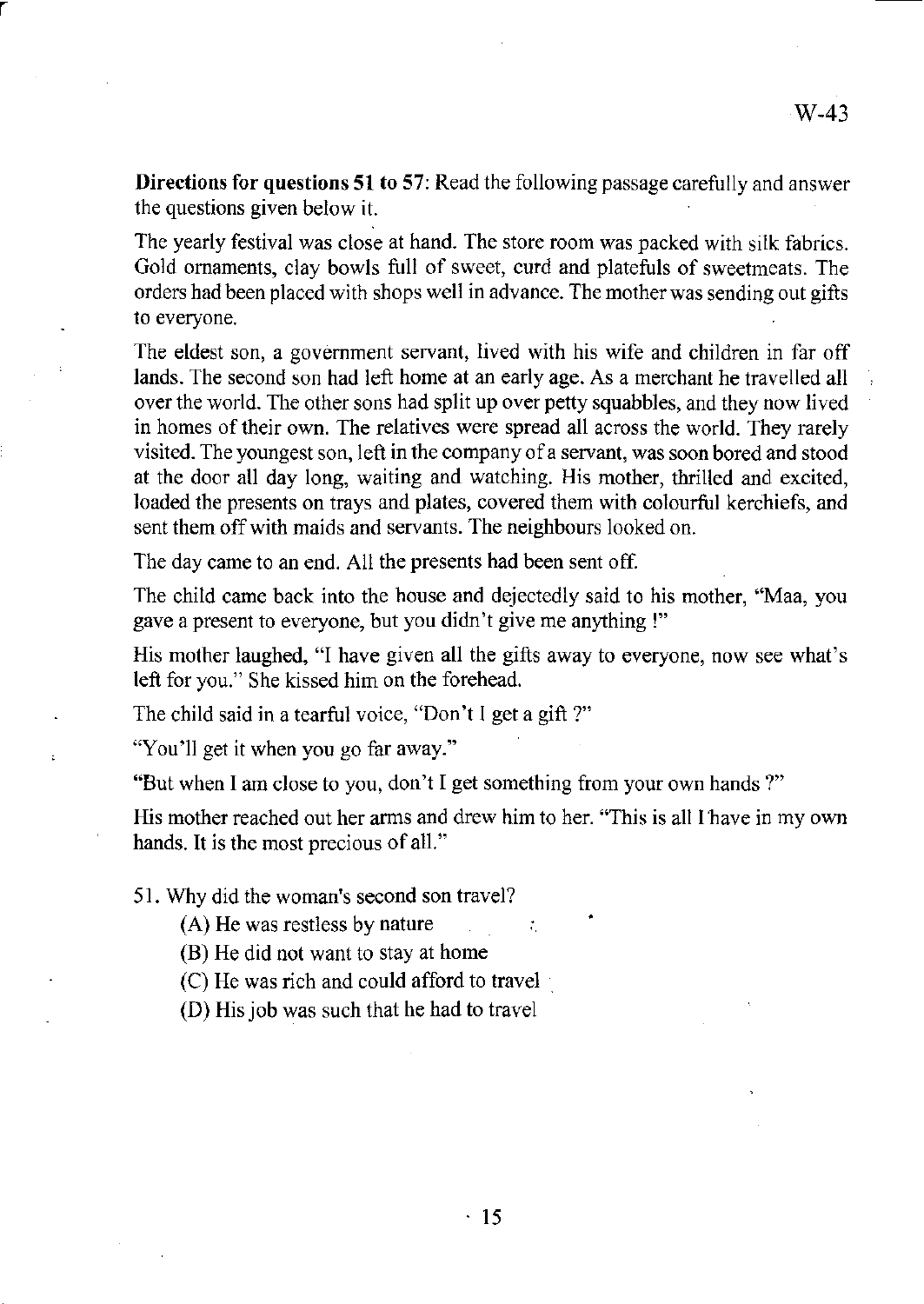- 52. Why did the woman's eldest son not attend the festival?
	- (A) He had quarreled with his mother
	- (B) His wife did not allow him to return home
	- (C) His job prevented him from taking leave
	- (D) None of these

53. Which of the following can be said about the woman?

- (A) She was a widow who had brought up her children single handed
- (B) She enjoyed sending her family gifts at festival time
- (C) She gave expensive presents to show that she was wealthy
- (D) She rarely visited her grand-children because they all lived abroad

54. What did the boy receive from his mother?

(A) She gave him a hug to express her love

- (B) She taught him the value of patience
- (C) She encouraged him to grow up and live independently like his brothers
- (D) She showed him the importance of giving expensive gifts

55. What did the youngest child do while his mother was busy?

1. He waited for a chance to steal some sweetmeats.

2. He pestered his mother to give him a present.

3. He stood at the door with servants.

- (A) Only 1
- (B) Only 2
- (C) Both 1 and 3
- (D) Only 3

56. Which of the following is TRUE in the context of the passage?

(A) The woman usually ignored her youngest son

- (B) The woman's eldest son lived abroad
- (C) The members of the woman's family did not care about her
- (D) The woman made all the preparations herself since she did not want to burden the servants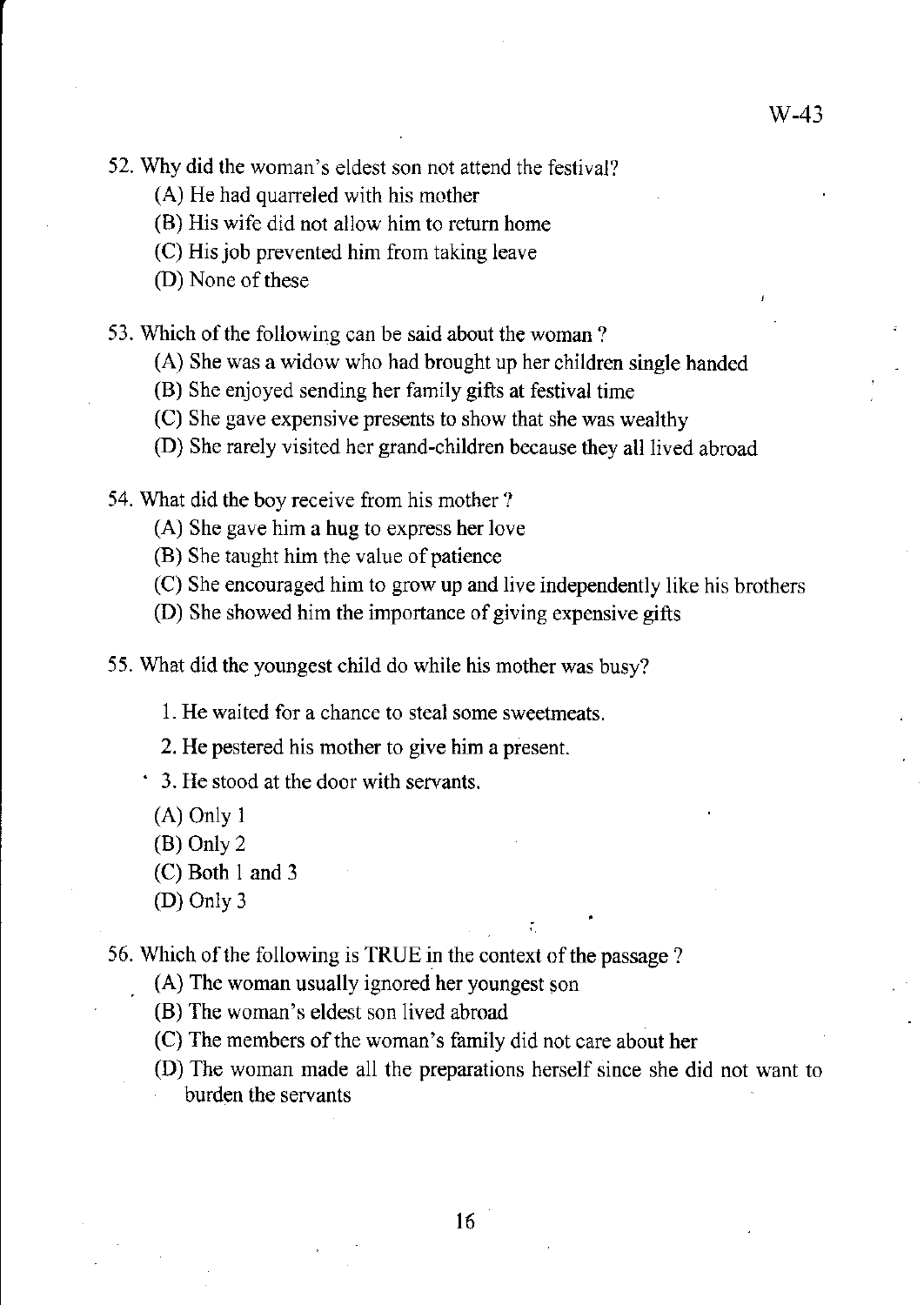57. How did the woman prepare for the festival?

1. She bought expensive gifts for her children and neighbours.

2. She ordered her servants to prepare sweets and food well in advance.

3. She made sure that her youngest child was looked after so that he wouldn't  $~\bullet~$  be bored.

- (A) Only I
- (B) Only 2
- (C) Both 1 and 2
- (D) None

**Directions for questions 58 to 60:** Each question presents a sentence with an Idiom/phrase underlined. Choose the option that is the general interpretation of the idiom /phrase

58. The matter had been **hanging fire** for several years and hence be resolved

- (A) Hotly debated
- (B) Unexpectedly delayed
- (C) Ignored
- (D) Engaged

59. The football match proved to be a **big draw** 

- (A) A huge attraction
- (B) A keen contest
- (C) A lovely spectacle
- (D) A game without any result

60. Finally, he had shown the white feather  $\therefore$ 

(A) To seek peace

- (B) Show cowardice
- (C) Show readiness to fight
- (D) Show arrogance

•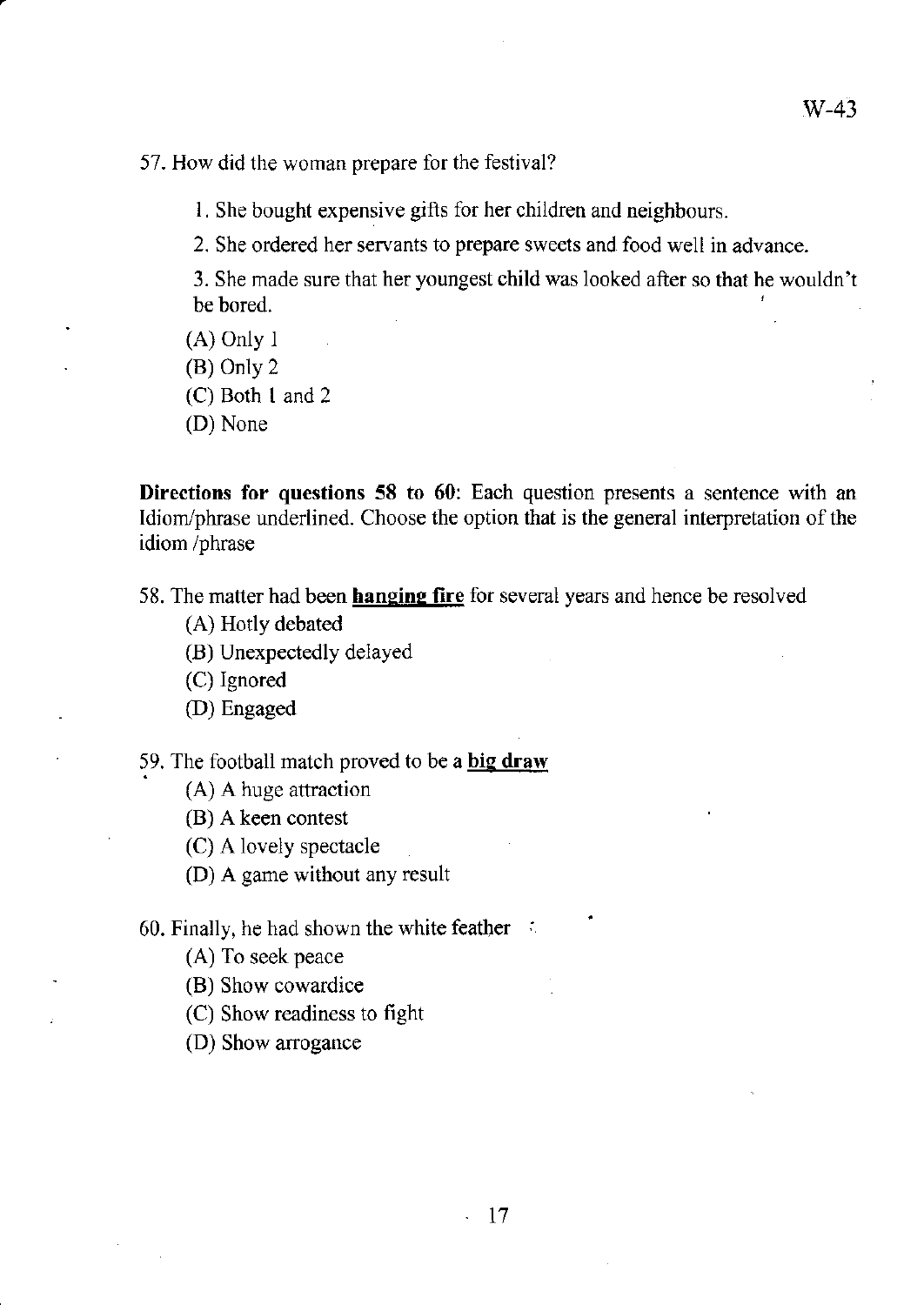#### Section  $V -$  Quantitative Aptitude (Q 61-75)

- 61. Ashok walked 30 metres towards east and took a right tum and walked 40 metres. He again took a right tum and walked50 metres. Towards which direction is he from his starting point?
	- (A) South
	- (B) West
	- (C) South-West
	- (D) South-East
- 62. The length and breadth of a room are 8 m and 6m respectively. A cat runs along all the four walls and finally along a diagonal order to catch a rat. How much total distance is covered by the cat?
	- (A) 10
	- (B) 14
	- (C) 38
	- (D) 48

63. If South East becomes North, then what will South West become?

- (A) North
- (B) West
- $(C)$  East
- (D) North West

64. A and B can do a piece of work in 4 days, while C and D can do the same work in 12 days. In how many days will  $A$ ,  $B$ ,  $C$  and  $D$  do it together?

> .  $\epsilon \sim \epsilon^*$

- (A) 12 Days
- (B) 4 Days
- (C) 2 Days
- (D) 3 Days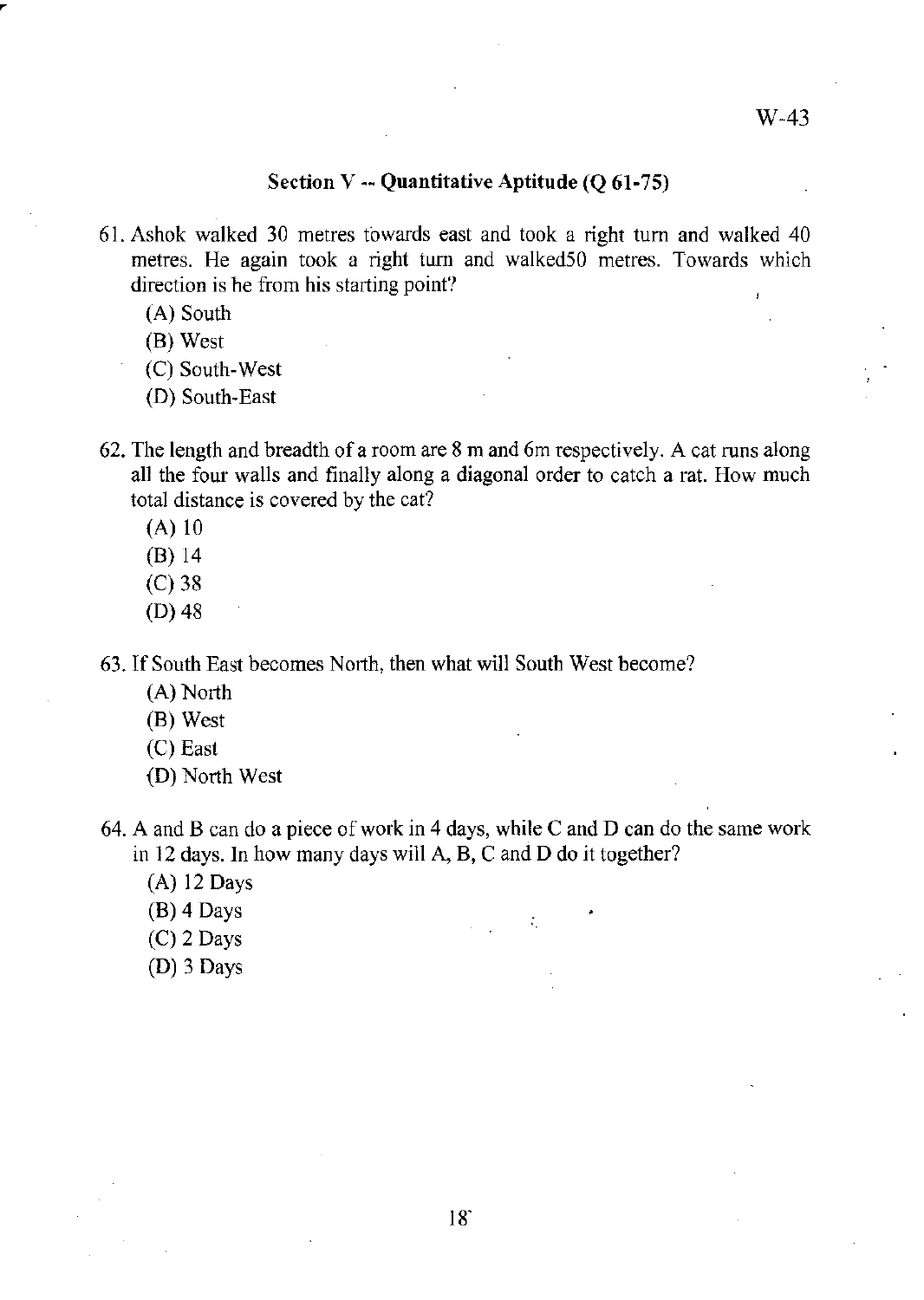65. A man buys an article for Rs. 27.50 and sells it for Rs 28.60. Find his gain percent

 $(A)$  4%

 $\begin{array}{c} \begin{array}{c} \end{array} \end{array}$ I

- (B) 3%
- (C) 2%
- (D) 1%
- 66. The owner of an electronics shop charges his customer 22% more thim the cost price. If a customer paid Rs 10,980 for a DVD player, then what was the cost price of the DVD player?
	- (A) Rs 9000
	- (B) Rs 9500
	- (C) Rs 8800
	- (D) Rs 8000
- 67. The cost price of 20 articles is the same as the selling price of  $x$  articles. If the profit is  $25\%$ , find out the value of x?
	- (A) 13
	- (B) 14
	- (C) IS
	- (D) 16
- 68. A mixture contains alcohol and water in the ratio 4 : 3. If 5 liters of water is added to the mixture, the ratio becomes 4: 5. Find the quantity of alcohol in the **given mixture.** 
	- (A) 10
	- (B) 12
	- (C) 15
	- (D) 18
- 69. A bag contains 50 P, 25 P and 10 P coins:in the'ratio 5: 9: 4, amounting to Rs. 206. Find the number of coins of each type respectively.
	- (A) 300,160,200
	- (B) 160,360,200
	- (C) 200,360,160
	- (D) 200,160,300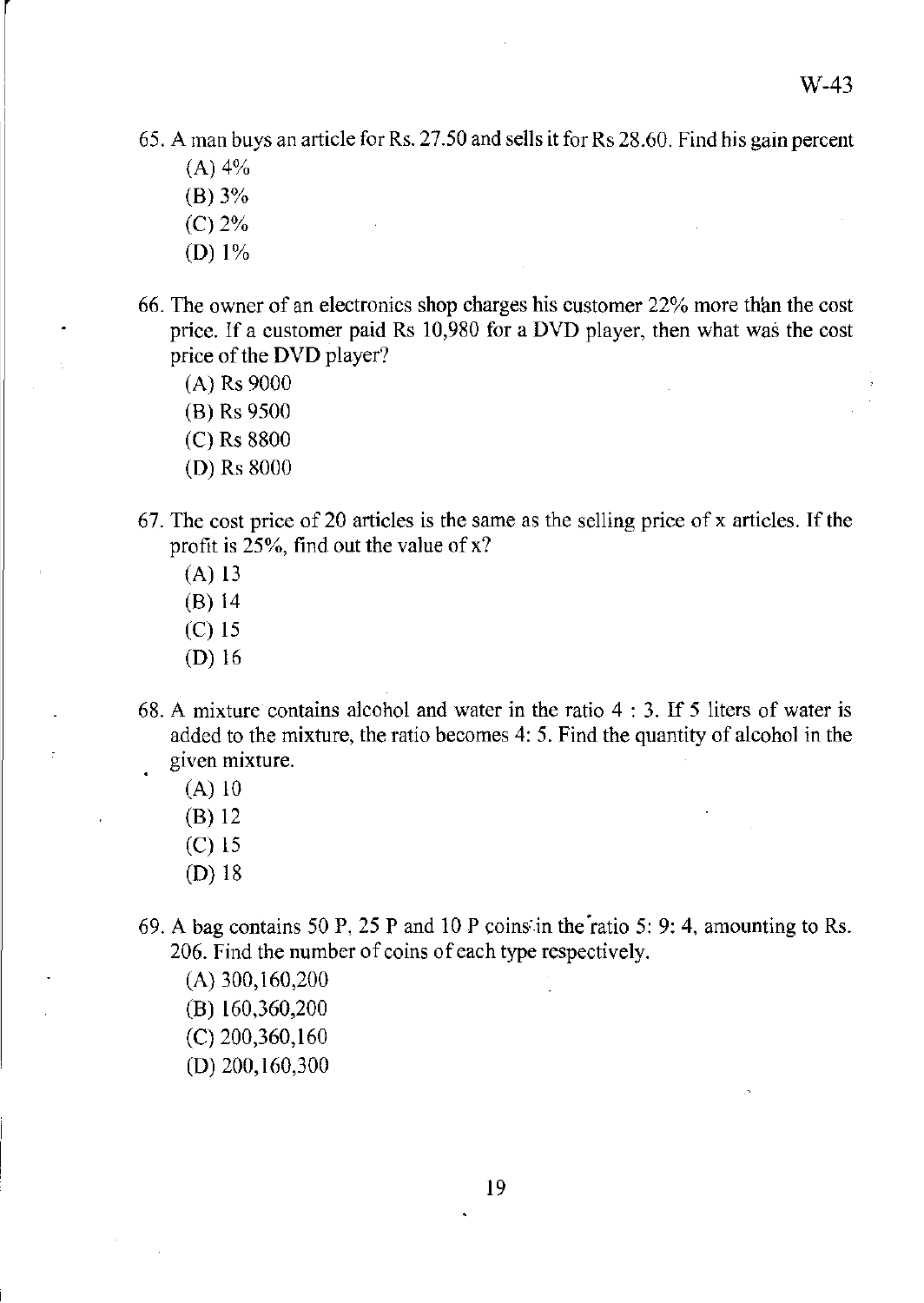- 70. The length and width of a rectangle are in the ratio 3:5. If its perimeter is 48 cm. find its length and width.
	- (A) 9,15
	- (8) 6, 18
	- (C) 5,14
	- (D) 12,20
- 71. An aeroplane covers a certain distance at a speed of 240 kmph in 5 hours. To cover the same distance in 2 hours, it must travel at a speed of:
	- (A) 300 kmph
	- (8) 360 kmph
	- (C) 600 kmph
	- (D) 720 kmph
- 72. Two trains starting at the same time from 2 stations 200 km apart and going in opposite direction cross each other at a distance of 110 km from one of the stations. What is the ratio of their speeds?
	- (A) 11:9
	- (8) 7:3
	- (C) 18:3
	- (D) 4:9
- 73. The speed of a car increases by 3 kms after every one hour. If the distance . travelling in the first one hour was 23 kms. what was the total distance travelled **in 5 hours?** 
	- (A) 38 kms
	- (8) 35 kms
	- $(C)$  32 kms
	- (D) 34 kms •